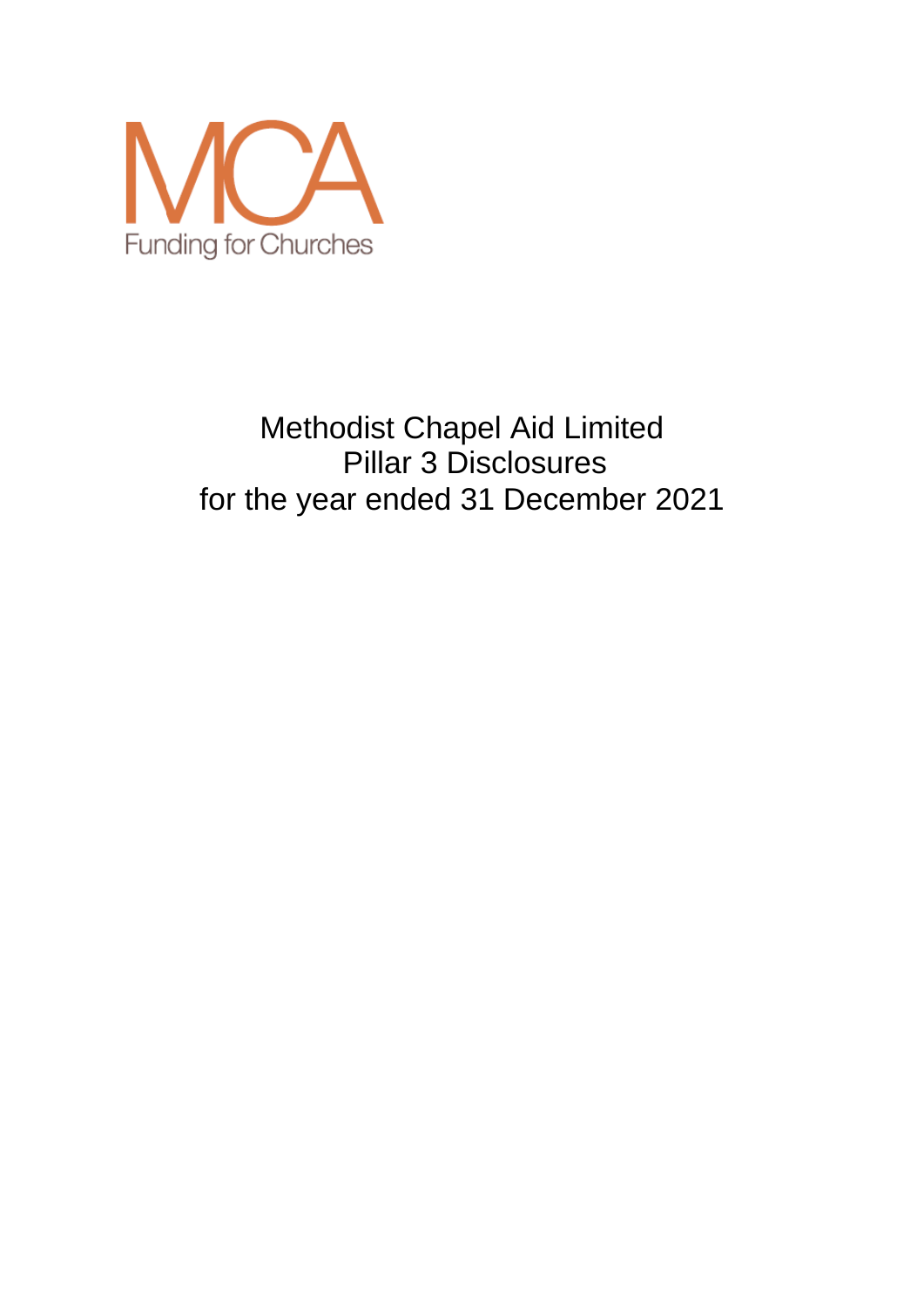# Contents

| 2.1 |  |
|-----|--|
| 2.2 |  |
| 2.3 |  |
| 2.4 |  |
| 2.5 |  |
|     |  |
|     |  |
|     |  |
|     |  |
| 6.1 |  |
| 6.2 |  |
| 6.3 |  |
| 6.4 |  |
| 6.5 |  |
| 6.6 |  |
| 6.7 |  |
|     |  |
|     |  |
|     |  |
|     |  |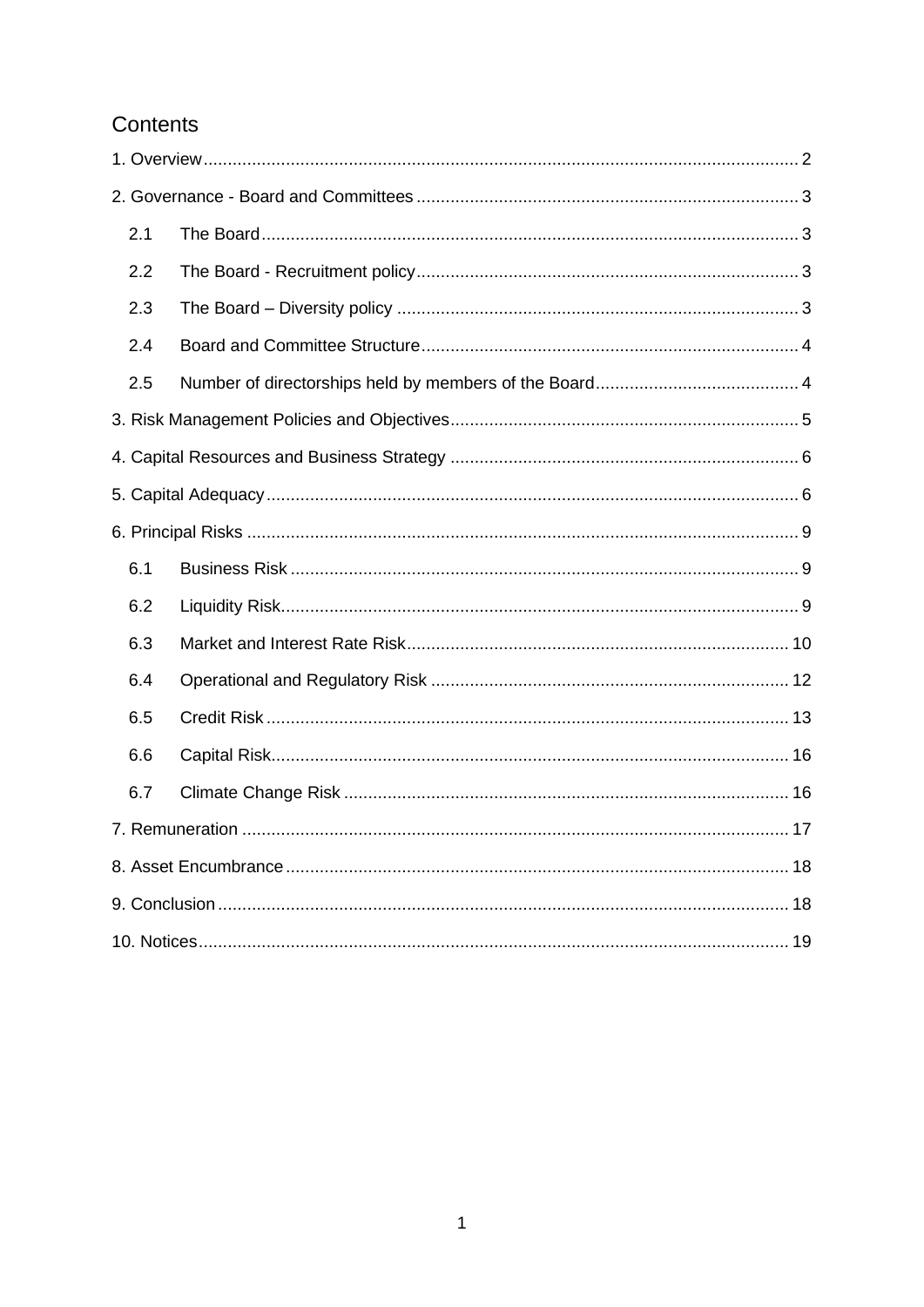# <span id="page-2-0"></span>**1. Overview**

The regulatory framework under which the Company operates comprises principally the Capital Requirements Directive (CRD) and the Capital Requirements Regulations (CRR II), collectively referred to as 'CRD V', containing revisions to the previously implemented CRD IV regulation. CRD V requires capital requirements to be determined on the basis of three 'Pillars':

- Pillar 1: Minimum capital requirement, using a risk-based capital calculation focusing particularly on credit and operational risk.
- Pillar 2: Internal Capital Adequacy Assessment Process ('ICAAP') and Capital Supervisory Review and Evaluation Process ('C-SREP'). The Company's Board has undertaken an assessment of all of the key risks facing the Company and additionally has stress tested those risks to establish a level of additional capital to be held as an internal capital buffer. The results of the Board's assessment are subject to review by the PRA under the C-SREP arrangements.
- Pillar 3: Disclosures of key information on risk exposures and risk management processes by the Company.

CRD V is enforced in the UK by the Prudential Regulatory Authority (PRA), together with UK implementing rules and guidance. The Pillar 3 disclosure requirements are contained in Articles 431 – 455 of CRR II. The UK left the EU on 31 January 2020 and directly applicable EU law (e.g. EU regulations) was converted into UK law. Therefore, CRR II and CRD V continue to apply.

This document has been prepared to meet the Pillar 3 disclosure requirements. It is based upon the Company's Annual Report and Accounts for the year ended 31 December 2021, unless otherwise stated.

The Company's policy is to issue these disclosures on an annual basis as soon as practicable after the publication of the Company's Annual Report and Accounts. These disclosures are published on the Company's website [\(www.mcafundingforchurches.co.uk\)](http://www.mcafundingforchurches.co.uk/).

There is no requirement for the disclosures to be audited; however, some of the information within the disclosures also appears in the Company's Annual Report and Accounts.

The frequency of disclosure will be reviewed should there be a material change in the approach used for the calculation of capital, business structure or regulatory requirements.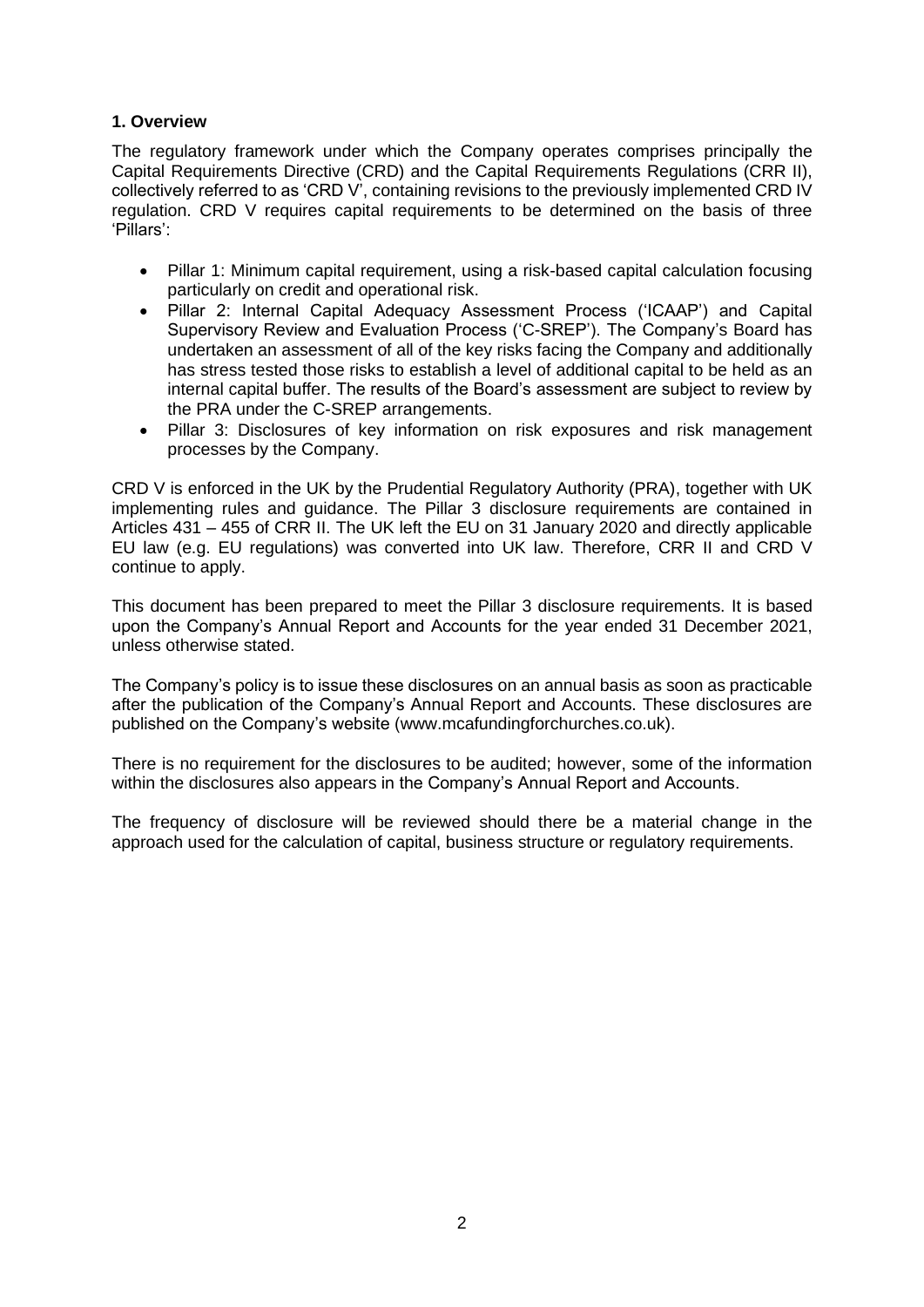# <span id="page-3-0"></span>**2. Governance - Board and Committees**

# <span id="page-3-1"></span>**2.1 The Board**

The Board has overall responsibility for the business. It sets the strategic aims for the business within a control framework which is designed to enable risk to be assessed and managed.

The Board satisfies itself that the Company's financial controls and systems of risk management are robust.

As at the reporting date, the Board comprises 9 non-executive directors (including a nonexecutive Chair) plus the Chief Executive.

# <span id="page-3-2"></span>**2.2 The Board - Recruitment policy**

The Company's Articles state that *'the number of Directors shall not be less than five and not more than ten'*.

Directors will retire by rotation every three years. Directors may be re-elected after retiring by rotation. However, in order to ensure the essential spread of skills and experience, effective contact with other relevant organisations, the ability of the Board to keep up to date with the environment within which it operates, and to sustain the high quality of the Board for the future, each Director's appointment will be reviewed towards the end of the Director's three-year period of office.

Recruitment onto the Board combines an assessment of both technical capability and competency. The choice of Directors will be governed by the need to have on the Board a mix of experience and knowledge which are relevant to the Company's operations.

# <span id="page-3-3"></span>**2.3 The Board – Diversity policy**

The Board's policy is to have sufficient diversity in its membership to avoid the possibility of 'groupthink' and to increase the perspective of the Board and the Company. The Board is clear that diversity in a number of areas is desirable including gender, ethnicity, age and disability among others. Thus, the Board has adopted a general policy of seeking to enhance diversity among its membership as opportunities arise but without setting any particular targets in advance of the recruitment process.

Recruitment Panels are asked to approach all interview processes with these policy guidelines in mind. It is the Board's clear intention actively to seek a wider diversity in its membership, whilst ensuring that it has the specific experience and skills needed to give the optimum blend of individual and aggregate capability having regard to the Company's Strategic Business Plan.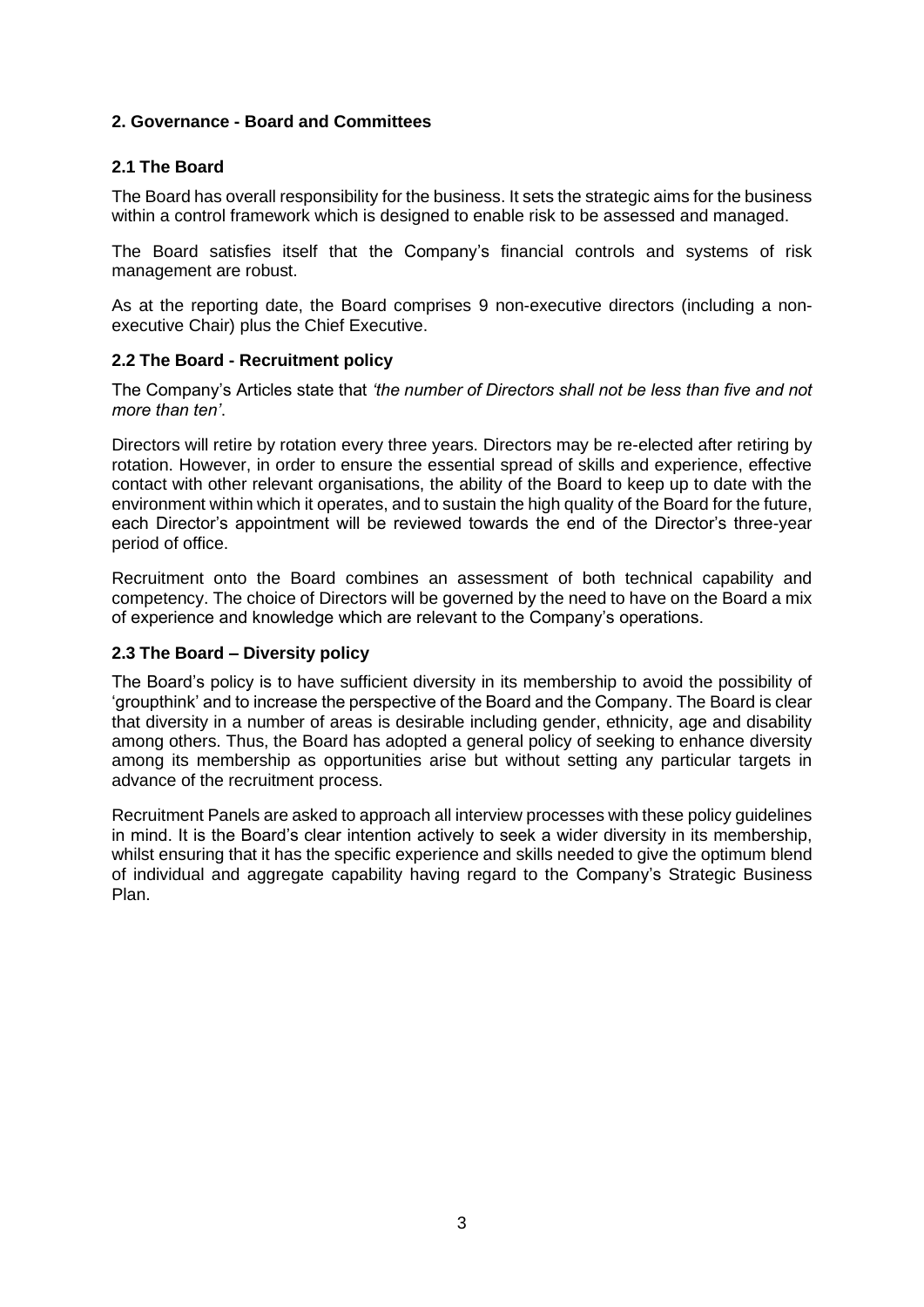# <span id="page-4-0"></span>**2.4 Board and Committee Structure**

The Company is headed by an effective Board of Directors, which meets at least five times a year, and which directs and controls the work of the Company. With the exception of the Chief Executive, the Directors are all non-executive and the Board is supplied, through the offices of its Chief Executive and Company Accountant, who is also its Company Secretary, with information in the form of monthly management accounts, budgets, forecasts, etc. to allow it to discharge its responsibilities.

The Company has an Audit and Risk Committee, consisting of five non-executive Directors which meets at least four times annually and ensures that the recommendations of the Prudential Regulation Authority, the Financial Conduct Authority and the external auditors are considered in full and implemented, where appropriate. Other Directors are invited to attend its meetings and often do so. It also oversees the work and considers the reports of the Company's internal audit function, reviewing the implementation of its recommendations where appropriate, and considers the effectiveness of internal controls. To comply with the requirements of legislation and to ensure prudent management of the business, the Company has established a range of internal controls, which have operated effectively throughout the year.

In addition, the Company has a Nomination Committee, consisting of three non-executive Directors which was established to develop a recruitment and remuneration strategy and succession plans for the Board, its Committees and Senior Officers. This also includes developing training and induction processes for Directors and reviewing the Board's employment policy and practice.

As a part of the Company's governance review the Directors meet informally from time to time in order to discuss strategic issues in more depth.

# <span id="page-4-1"></span>**2.5 Number of directorships held by members of the Board**

|                         | <b>Directorships</b><br>- Executive | <b>Directorships</b><br>- Non-<br><b>Executive</b> |
|-------------------------|-------------------------------------|----------------------------------------------------|
| G Alan Pimlott          |                                     |                                                    |
| Helen E Ashley Taylor   |                                     |                                                    |
| Revd James A Booth      |                                     |                                                    |
| D Jeremy M Burchill     |                                     |                                                    |
| Rt Revd Paul J Ferguson |                                     |                                                    |
| Anne F Goodman          |                                     |                                                    |
| A Christopher Jarratt   |                                     |                                                    |
| Peter A Mills           |                                     |                                                    |
| <b>Richard J Price</b>  |                                     |                                                    |
| Andrew C Slim           |                                     |                                                    |

(The above figures include Methodist Chapel Aid Ltd. Directorships in organisations which do not pursue predominantly commercial objectives are not included.)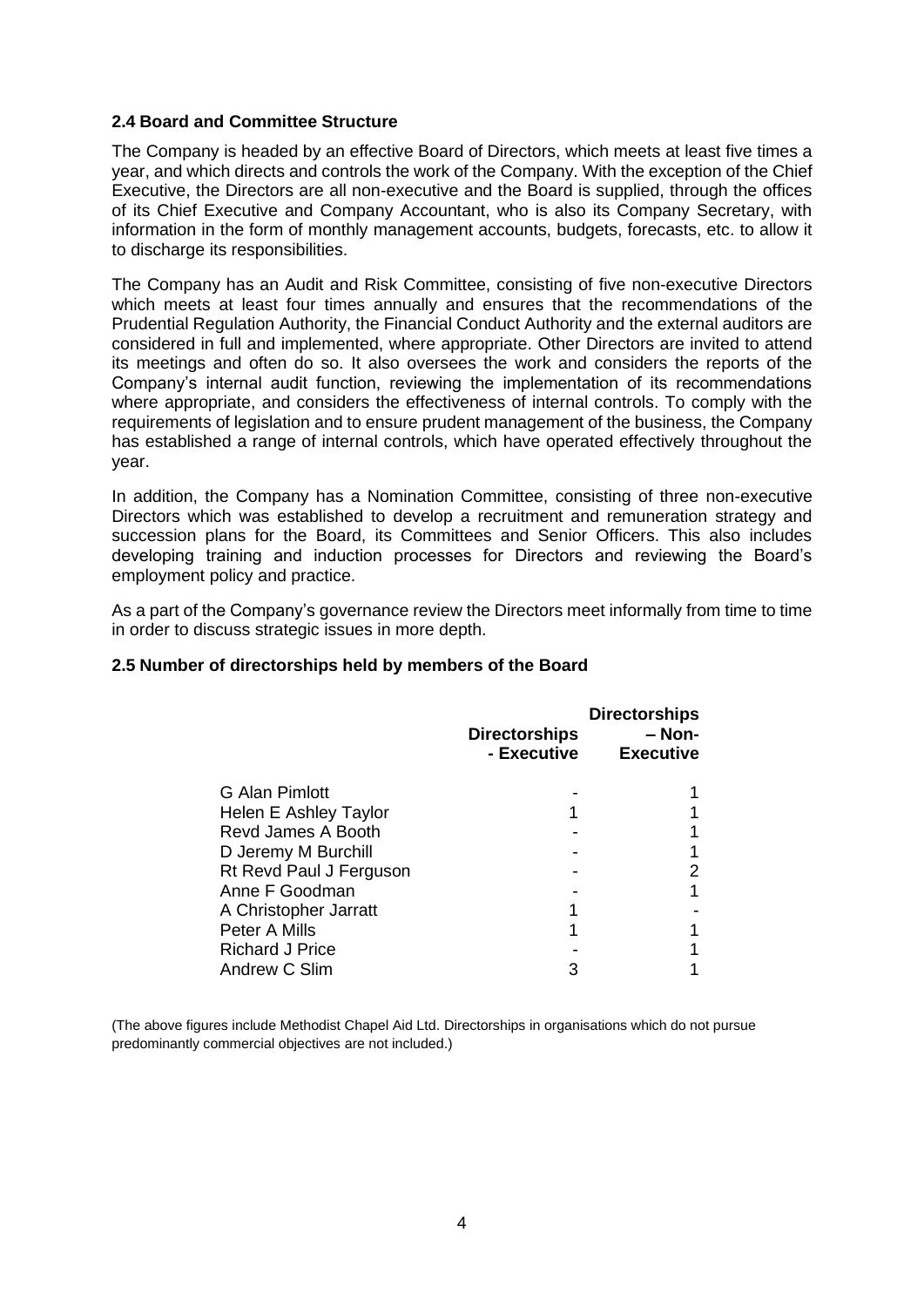#### <span id="page-5-0"></span>**3. Risk Management Policies and Objectives**

The Board has an established risk management framework for the Company that is proportionate to both the size of the Company and the risks to which it is exposed. This framework enables the Board to identify, monitor, control and report on the key risks faced by the Company.

The Company operates within its policies approved by the Board which cover all aspects of its operations.

The consideration and management of risk is included in each of the Company's policies. Risk management is seen as a regular, ongoing process, inter-woven within the strategic and daily operational management of the Company.

The Company has an Audit and Risk Committee, consisting of five non-executive Directors, which meets at least four times annually and ensures that the recommendations of the PRA, the Financial Conduct Authority and the external auditor are considered in full and implemented, where appropriate. Other Directors are invited to attend its meetings and often do so. It also oversees the work and considers the reports of the Company's internal audit function, reviewing the implementation of its recommendations where appropriate, and considers the effectiveness of internal controls.

To comply with the requirements of legislation and to ensure prudent management of the business, the Company has established a range of internal controls, which have operated effectively throughout the year.

The Senior Officers are responsible for the day-to-day operation of the business in line with the overall Risk Appetite Statement and the resulting policies, limits and controls. They are also responsible for reporting performance against the internal limits to the Audit and Risk Committee monthly and to the Board for discussion as appropriate at each meeting, and more frequently if appropriate. The Board regularly reviews and challenges policies, documents and limits and takes action as necessary.

The Internal Auditor independently provides objective assurance as to the adequacy and effectiveness of internal controls across the business. A risk-based programme of work is undertaken which is designed to provide appropriate coverage of the key business risks and processes. The Audit and Risk Committee approves the annual Internal Audit Plan and receives reports on the results of audit work.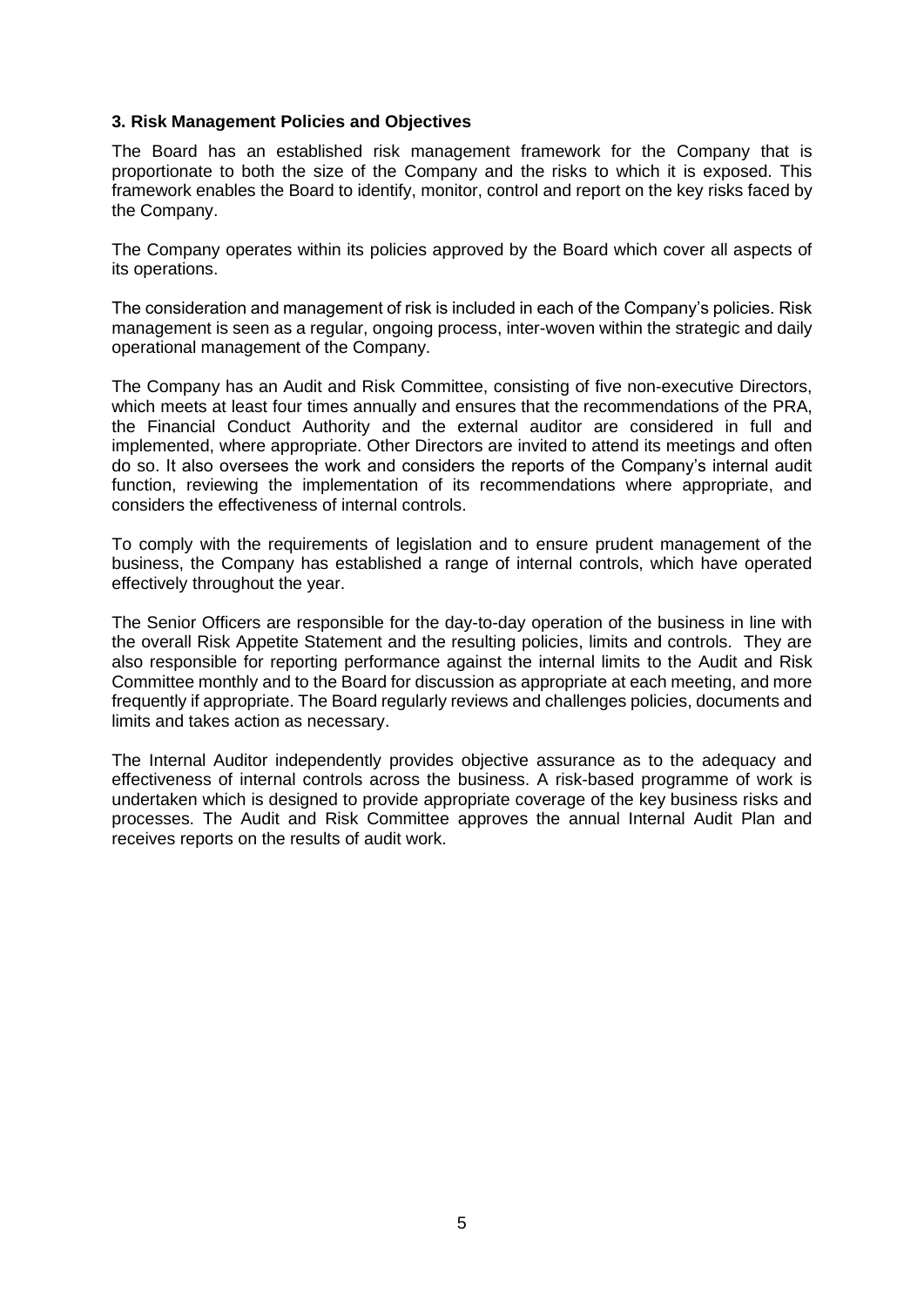# <span id="page-6-0"></span>**4. Capital Resources and Business Strategy**

Capital is held to provide a cushion to absorb losses that may occur during the economic cycle. In assessing the adequacy of its capital, the Company considers its risk appetite, the material risks to which the Company is exposed and the appropriate management strategies for each of the Company's material risks.

The Company's main source of capital is from retained surpluses added to the reserves that have accumulated since the Company's formation in 1890. The Company does not give priority to enhancing the level of dividend paid to its shareholders.

It is essential that the Company maintains sufficient capital to support its ongoing activities and this requirement is an integral part of the Company's corporate planning process. The Company's Strategic Business Plan projects forward and takes into account the need to maintain resources to support the Plan's objectives.

In addition to the corporate planning process the Company is required to undertake an Internal Capital Adequacy Assessment Process (ICAAP) which is a formal process that calculates the Company's capital requirement in normal and stressed conditions.

The ICAAP is reviewed annually by the Board and involves reviewing all of the Company's business activities and calculating the capital required to support them.

The Company undertakes regular stress testing and reverse stress testing with the results of this testing influencing business decisions on an ongoing basis.

<span id="page-6-1"></span>The Company has in place limits in relation to both loans and the investment of surplus funds which control the level of exposures which the Company may have in those areas of business.

# **5. Capital Adequacy**

Under the 'Standardised Approach', as specified by the applicable regulations, the minimum level of capital required against a given level of exposure to credit risk is calculated as:

Credit risk capital requirement = Exposure value x Risk weighting  $x 8%$ 

The risk weighting for each exposure is determined by reference to external credit ratings or regulatory guidance. In addition, an evaluation of the capital required to cover Operational Risk is calculated under the 'Basic Indicator Approach' and determined by reference to the annual gross income of the Company averaged over the previous 3 years.

The resulting capital requirements as at 31 December 2021 are set out on the next page.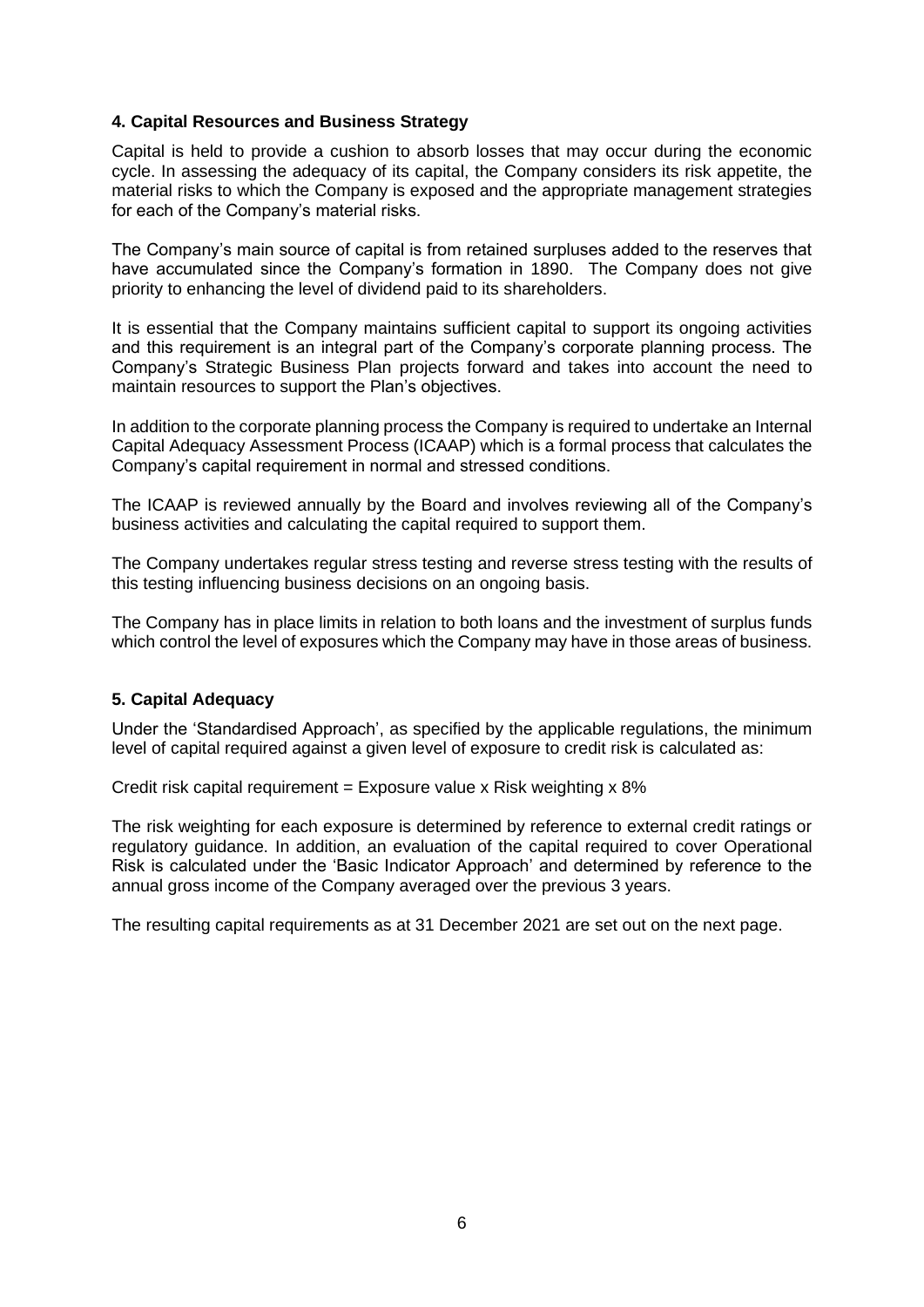|                                                          |                 | <b>Risk</b><br>Weighted | <b>Capital</b><br><b>Required</b> |
|----------------------------------------------------------|-----------------|-------------------------|-----------------------------------|
|                                                          | <b>Exposure</b> | <b>Exposure</b>         | (8% thereof)                      |
|                                                          | £'000           | £'000                   | £'000                             |
| <b>Credit Institutions</b>                               | 15,122          | 3,233                   | 259                               |
| <b>UK Treasury Stocks</b>                                | 4,331           |                         |                                   |
| Collective investment undertakings                       | 4,203           | 3,449                   | 276                               |
| Equity investments (net of regulatory capital deduction) | 9,092           | 9,123                   | 730                               |
| Loans and advances to customers<br>(drawn)               | 7,197           | 7,197                   | 576                               |
| (50% of undrawn)                                         | 2,066           | 2,066                   | 165                               |
| Fixed and other assets                                   | 103             | 103                     | 8                                 |
| <b>Total credit risk exposure</b>                        | 42,114          | 25,171                  | 2,014                             |
| Operational risk capital requirement                     |                 |                         | 92                                |
| <b>Total Pillar 1 Capital Requirement</b>                |                 |                         | 2,106                             |

(The Company has no exposures to commodities, foreign currencies or trading-book business)

The Company's approach to calculating its own internal capital requirements has been to take the above calculation of its minimum capital required for credit risk under Pillar 1 as the starting point, assess whether this is sufficient to cover credit risk and operational risk, and then identify any further capital necessary to cover credit risk, market risk, operational risk, counterparty credit risk, credit concentration risk, interest rate risk and pension risk and assess prudent levels of capital to meet them (Pillar 2A).

The total Pillar 1 and Pillar 2A capital calculation (the Total Capital Requirement) of £4.9 million is then compared with the €5 million base capital requirement applicable to banks and the higher of these two figures taken as the Company's regulatory capital requirement.

The Company's total Pillar 1 and Pillar 2A capital calculation is slightly higher than €5 million (£4.7 million), and so the Company's minimum regulatory capital requirement as at 31 December 2021 is the £4.9 million calculated figure.

The total capital resources of the Company were £13.9 million as at 31 December 2021, (following the shareholders' approval of the audited financial position in the Annual Report and Financial Statements at the Annual General Meeting on 21 April 2022). This was all Common Equity Tier 1 (CET1) Capital as defined in the Capital Requirements Directive, and consisted of the following:

| Called up equity share capital                             | 1.197      |
|------------------------------------------------------------|------------|
| Reserves (accumulated surpluses after tax)                 | 14,151,190 |
| Total Shareholders' Funds per audited financial statements | 14,152,387 |
| Less: regulatory deductions (see note below)               | (233,586)  |
| <b>Regulatory Common Equity Tier 1 Capital</b>             | 13,918,801 |

(**Note**: the regulatory deduction from capital represents the Company's direct and indirect equity holdings in financial services companies, adjusted by relevant threshold limits).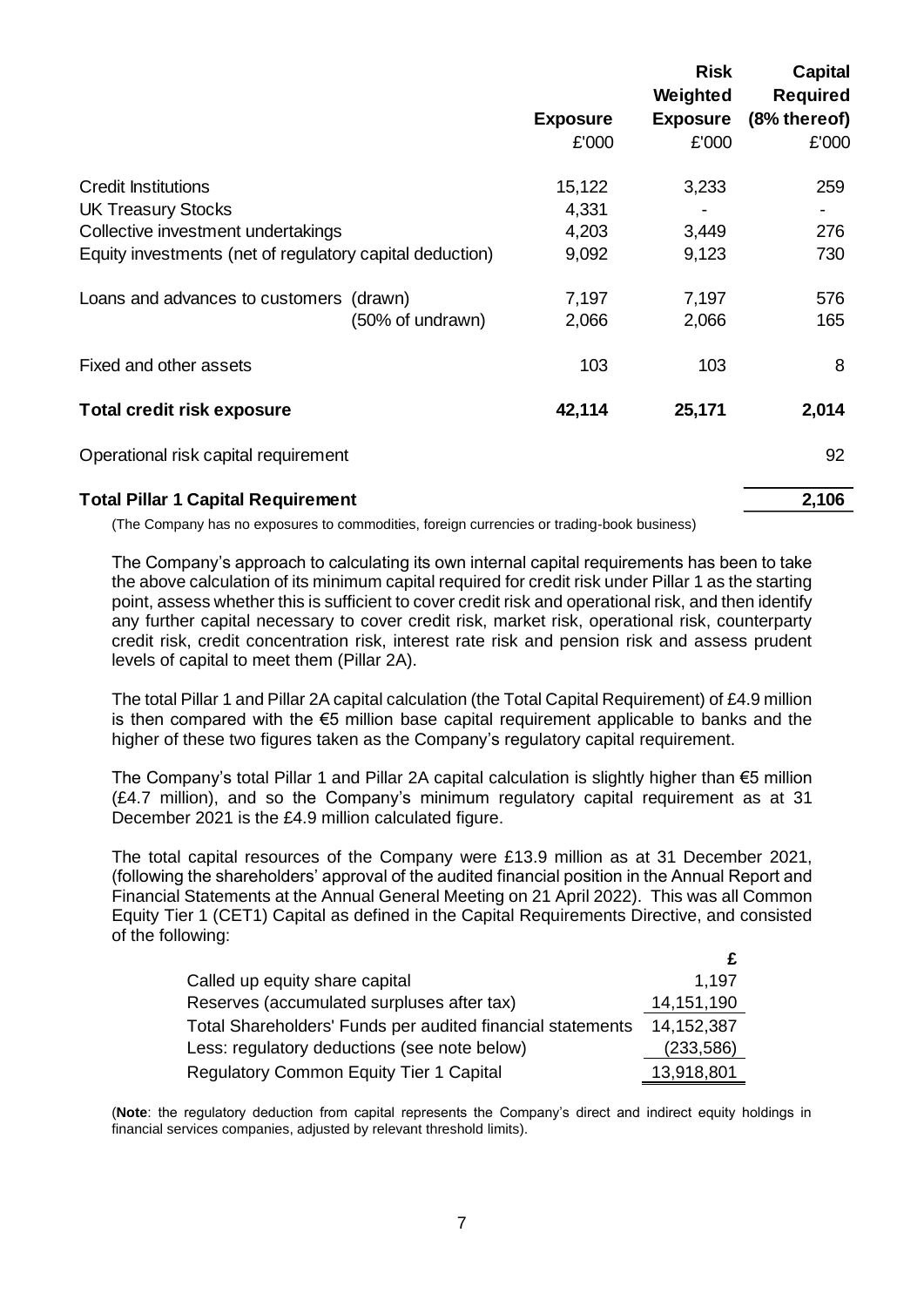Therefore, the Company achieved headroom of £9.0 million (184%) over the regulatory minimum Total Capital Requirement.

The Company is subject to UK accounting standards (FRS 102), whereby the majority of the investment portfolio is recognised in the accounts at fair value. This results in volatility in the Company's reported surpluses and is closely monitored as part of the Board's risk management.

CRD V includes a non-risk based leverage ratio to supplement the risk based capital requirements. This ratio shows Tier 1 capital as a proportion of on and off balance sheet assets. The ratio does not distinguish between credit quality of loans and acts as a primary constraint to excessive lending in proportion to the capital base. The current regulations do not apply the minimum requirement of 3% (plus countercyclical leverage buffer) to smaller banks and so the Company is exempt. In any case, the Company's leverage ratio as at 31 December 2021 was approximately 30%, well above these minimum requirements.

#### **5.1 Regulatory capital buffers**

Pillar 2B covers risks to which the Company may become exposed over a forward-looking planning horizon (e.g. due to changes in the economic environment).

Under Pillar 2B the PRA has set a PRA Buffer defining a minimum level of capital buffer over and above the regulatory requirement that should be maintained in non-stressed conditions as a mitigation against future possible stress periods. This buffer is firm specific, and the PRA requires that the level of this buffer is not publicly disclosed.

The PRA Buffer is assessed alongside other capital buffers, as described below. All buffers must be met with CET1 resources.

# **5.1.1 Capital conservation buffer**

The capital conservation buffer is designed to ensure that institutions build up capital buffers outside of times of stress that can be drawn upon if required. As at 31 December 2021, the applicable capital conservation buffer was 2.5% of Risk Weighted Assets (RWAs).

#### **5.1.2 Countercyclical capital buffer**

The countercyclical capital buffer requires financial institutions to hold additional capital to reduce the build-up of systemic risk in a credit boom by providing additional loss absorbing capacity and acting as an incentive to limit further credit growth.

Each institution's specific countercyclical buffer rate is a weighted average of the countercyclical capital buffers that apply in the jurisdictions where the relevant credit exposures are located. The Financial Policy Committee (FPC) is responsible for setting the UK countercyclical capital buffer rate (for credit exposures located in the UK) and this was reduced to 0% during 2020 following the onset of the Covid-19 pandemic and remained at 0% throughout 2021.

As at 31 December 2021, the Company's specific countercyclical buffer rate was 0%, consistent with the UK rate, reflecting the Company's limited overseas exposures.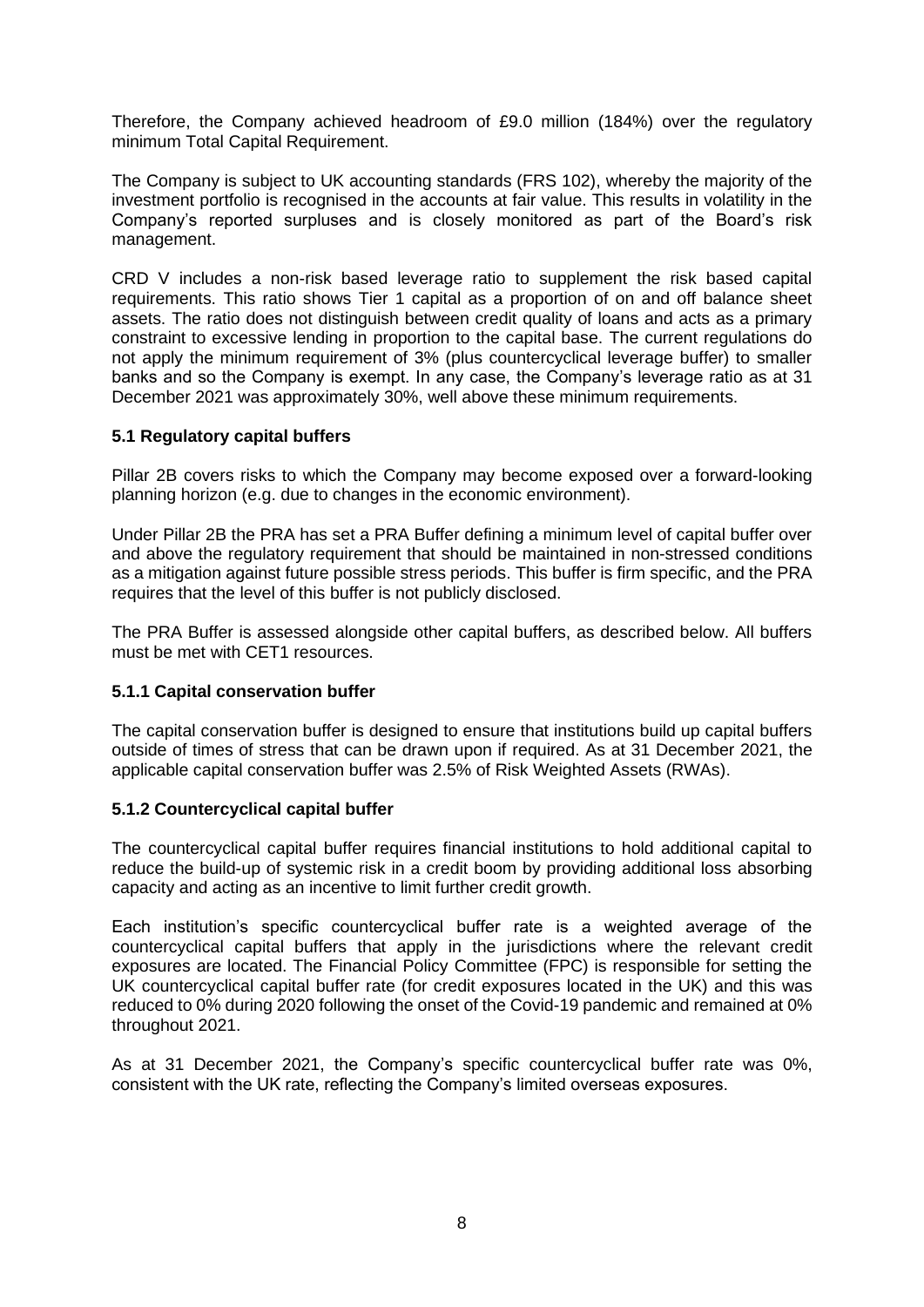# <span id="page-9-0"></span>**6. Principal Risks**

The principal risks faced by the Company are:

#### <span id="page-9-1"></span>**6.1 Business Risk**

Business risk arises from changes to a company's business, specifically the risk of not being able to carry out its business plan and desired strategy. In assessing business risk, consideration is given to internal and external factors.

#### *Risk Appetite*

The Company will not take, or retain, risk positions that threaten its ability to remain a sustainable organisation or its ability to meet its primary purpose. The business risk appetite is set by reference to the approved budget and strategic business plan sanctioned by the Board.

#### *Mitigation*

As part of the annual budgeting and planning process, the Company develops a set of management actions to prevent or mitigate any negative impact on earnings in the event that business risks materialise. Additionally, business risk monitoring, through regular reports and oversight, enables the Company to implement corrective actions to plans and reductions in exposures where necessary.

Revenue and capital investment considerations require additional in-depth assessment followed by Board approval. Formal risk assessment is conducted as part of all financial approval processes.

# <span id="page-9-2"></span>**6.2 Liquidity Risk**

Liquidity risk is the risk that a company does not have sufficient financial resources to meet its commitments when they fall due, or can secure them only at excessive cost, or that a company does not have sufficiently stable and diverse sources of funding.

#### *Risk Appetite*

The Company's liquidity risk appetite has two elements: its own internal liquidity measurement and also the regulatory liquidity coverage ratio:

a) Internal measurement

The Company ensures that it maintains a minimum liquidity position sufficient to meet a demand for payment of all retail deposits repayable within 8 days, even under stressed scenarios. The Board and the Company's management operate a low-risk strategy when compared with liquidity levels and risk profiles of other UK financial institutions with similar business models and this is reflected in the measures that the Company has in place to monitor liquidity. The Company has undertaken stress tests in this regard.

If the Company can easily achieve this test, then it has sufficient liquidity not only for the 0 to 8 day period, but also for a minimum of 90 days due to the nature of the depositor maturity and loan advance profile.

Therefore, the Company has also adopted a liquidity risk appetite based on maintaining sufficient liquid assets to cover at least 100% of anticipated outflows under a 90-day continuous period of market-wide, Company-specific and combined stresses.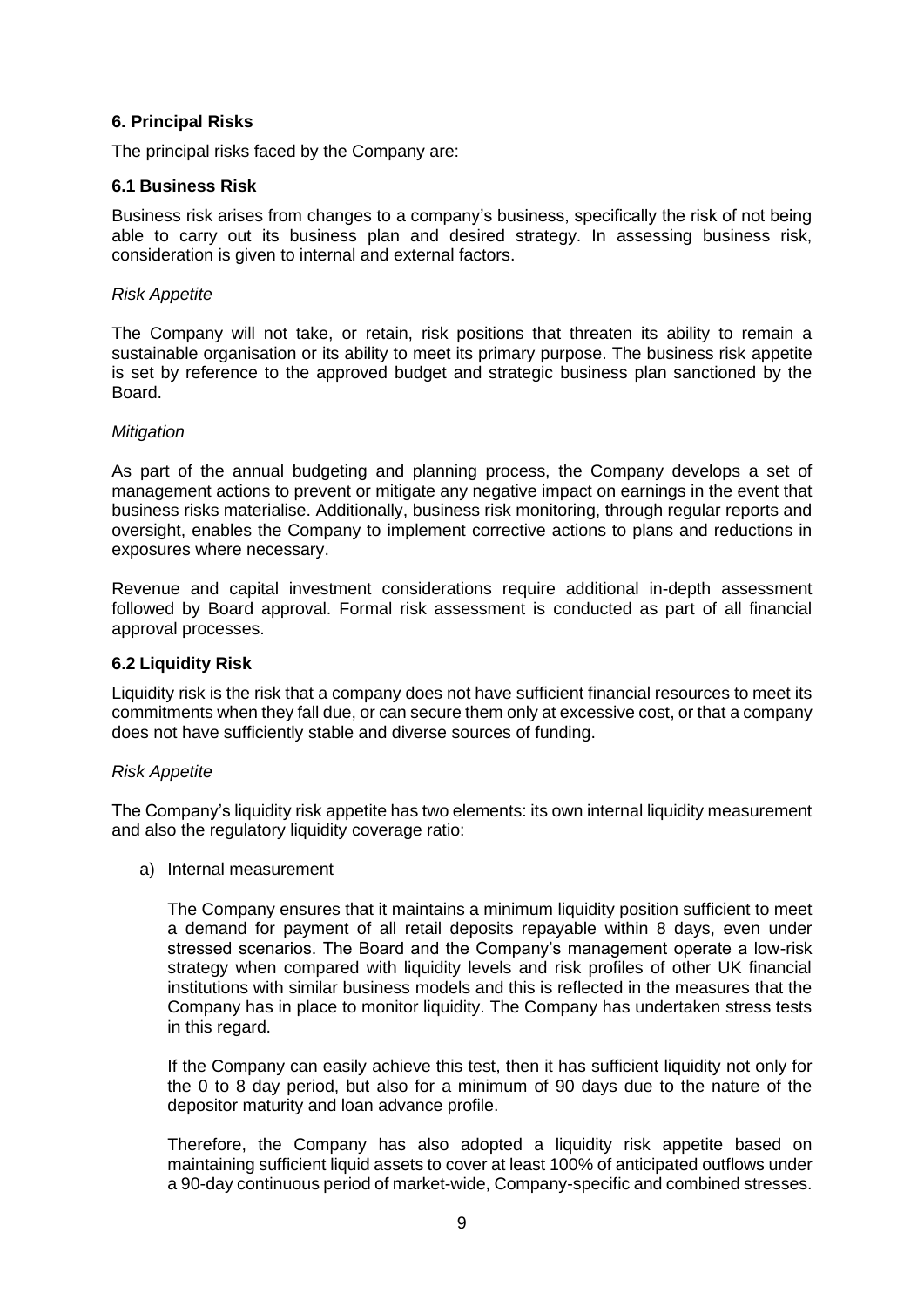b) Liquidity coverage ratio (LCR)

The Company's policy is to maintain a LCR of at least 200% at all times, i.e. double the regulatory minimum, and using only extremely high liquidity and credit quality (level 1) assets, i.e. UK gilts, European Investment Bank (EIB) and KfW bonds.

Additional liquid assets will also be held for internal liquidity management.

#### *Mitigation*

The Company mitigates the risk of a negative liquidity mismatch (inadequate liquidity) which is outside its appetite by managing the liquidity profile of the statement of financial position through both short-term liquidity management and long-term strategic funding.

The Company aims to maintain a minimum liquidity position that is well in excess of regulatory requirements, even under stressed scenarios, reflecting the organisation's low risk appetite.

#### <span id="page-10-0"></span>**6.3 Market and Interest Rate Risk**

Market and interest rate risk could arise from adverse movements in external markets, e.g. interest rate movements, equity movements or currency movements which could potentially reduce income and/or increase expenses.

#### *Risk Appetite*

The Board's risk appetite for interest rate risk is to manage its assets and liabilities so as to limit the effect of a 2% market rise in interest rates (as calculated in the interest rate gap report) to a maximum of 7% of the Company's regulatory capital.

The average remaining period to maturity for fixed interest investments (excluding investments held by bond funds) will not exceed 8.5 years.

In addition, no fixed interest investment will be held with a remaining maximum term of longer than 15 years.

The Board acknowledges that there is some additional interest rate sensitivity within the equity and bond fund holdings. Consequently, the Company will not hold investment assets with no specific maturity date (i.e. equities, bond funds and other collective investment schemes) with a total value exceeding 100% of the Company's regulatory capital.

The Board has decided to limit the total amount invested in equities (including equity related investment funds) to the lower of:

- 45% of the total market value of funds in its investment portfolio i.e. excluding money market investments and loans to trustees and individuals;
- 25% of the Company's total assets; and
- 80% of regulatory capital.

In relation to UK equities, only equities issued by companies within the FTSE 350 can be purchased, thereby ensuring that a high quality is maintained and that the liquidity of such investments is not a problem. Corporate bonds are highly rated sterling-denominated direct investments in quoted companies. The Company has no direct exposure to foreign exchange risk as it does not trade in these markets or in currencies other than Sterling.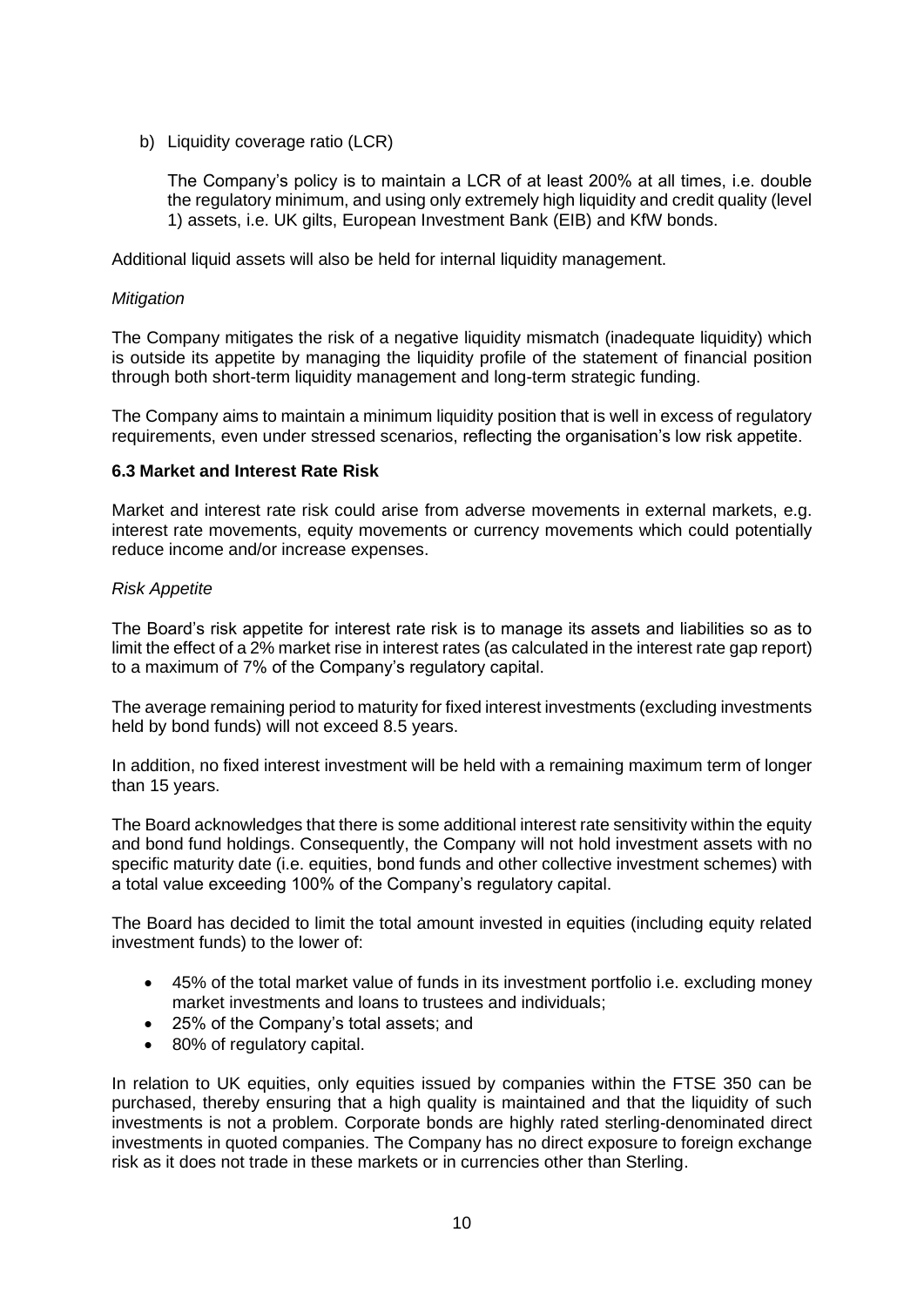The Company does not offer any fixed rate deposit or loan products other than car loans (limited to £250,000 in total) and therefore can respond appropriately to movements in market interest rates, within the framework of giving at least 3 months advance notice of any reduction in interest rates payable to customers.

#### *Mitigation*

The Company has restricted its investments to highly rated, easily realisable fixed interest and equity stocks. The Company does not expect to incur significant losses upon the sale of these investments.

With regard to interest rate risk the Company's Treasury Policy Statement includes limits for both the average remaining period and the maximum remaining period to maturity for fixed interest investments (excluding investments held by bond funds).

Trigger points are in place in order to respond quickly to adverse market value movements.

#### *Summary of exposures to equities*

As at 31 December 2021, the Company's exposure to equities (comprising largely investments in FTSE 350 companies and global equity-related investment funds) is summarised below:

|                 | £'000 |
|-----------------|-------|
| Market value    | 9,397 |
| Book cost       | 6,695 |
| Unrealised gain | 2,702 |

The above figures are before the regulatory capital deduction of £234,000 relating to direct and indirect investments in financial services companies.

Net gains of £362,000 were realised on the sale of equity investments during the year ended 31 December 2021.

The equity investments are generally held for the long term and in accordance with the Company's ethical investment policy. The Company is not a dealing Company and the main purpose of the equity investments is to generate income to help the Company to achieve its purpose.

The unrealised gains of £2.7 million on the equity exposures and £0.1 million of unrealised losses on fixed interest investments are included in the calculation of the Company's capital resources under the Company's accounting policies as at 31 December 2021 under the UK accounting standard (FRS 102).

#### *Net Interest Income Sensitivity*

The principal market risk to which the Company is exposed is the risk of loss from fluctuations in the future cash flows because of a change in market interest rates. Interest rate risk is managed principally through monitoring interest rate gaps between assets and liabilities based upon the next interest rate re-pricing dates as against the contractual maturity dates of the instruments.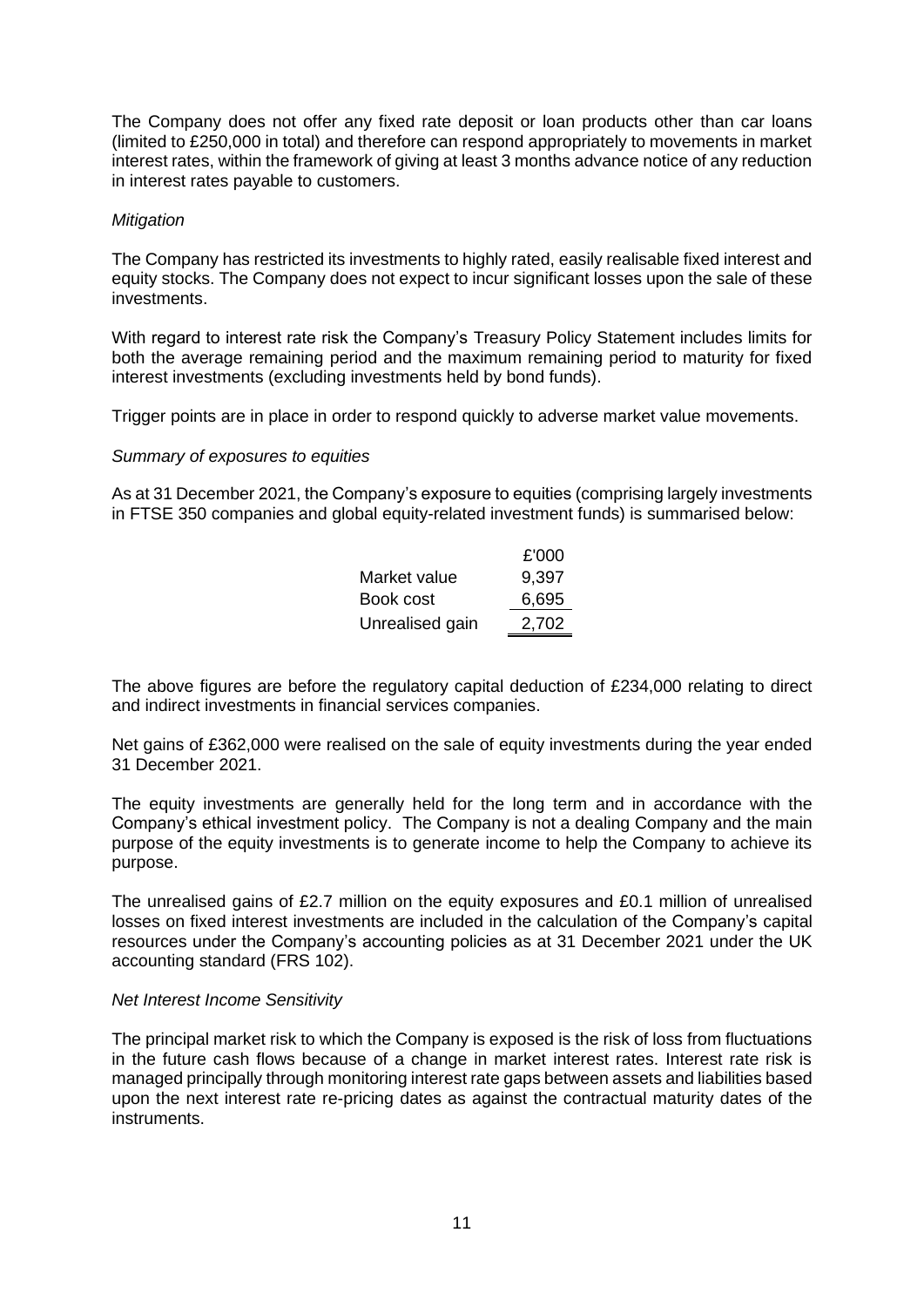The Senior Officers monitor the interest rate risk on a monthly basis and this is reported to the Audit and Risk Committee. The impact of a potential 2% parallel shift in the yield curve against the Bank's interest-bearing assets is computed back to a net present value.

The reported interest rate sensitivity on the year-end balance sheet for 31 December 2020 (measured as the effect of a 2% parallel shift in Sterling interest rates) was as follows:

| Net Present Value Sensitivity to: | £'000 |
|-----------------------------------|-------|
| Positive Shift (+2%)              | -568  |
| Negative Shift (-2%)              | 685   |

The interest rate sensitivities above are illustrative only and are based on simplified scenarios. The figures represent the effect on net interest income and fixed interest security values arising from a parallel fall or rise in the yield curve and do not take into account the effect of any further actions taken to mitigate the effect.

# <span id="page-12-0"></span>**6.4 Operational and Regulatory Risk**

Operational risk is the risk of reductions in earnings through financial or reputational loss, from inadequate or failed internal processes and systems, operational inefficiencies, or from people related or external events.

Regulatory risk arises due to ever increasing regulatory requirements and the increasing volume and pace of change from the financial regulators. This can impact a company, both operationally in terms of cost of compliance, with uncertainty about legal and regulatory expectations, and strategically through pressure on key earnings streams.

# *Risk Appetite*

The Company's operational risks arise largely as a result of the following possible events:

- business disruption / pandemic (including failure of key suppliers);
- fraud and forgeries;
- fines and penalties (including regulatory);
- staffing issues (including long term sickness);
- health and safety issues; and
- legal cases

The Company ensures that it adopts all regulatory, legal and other compliance requirements in a proportionate and timely manner.

The Company's operational/regulatory risk appetite is to limit the expected potential losses arising from these events to 2% of the Company's Own Funds (i.e. regulatory capital) in total.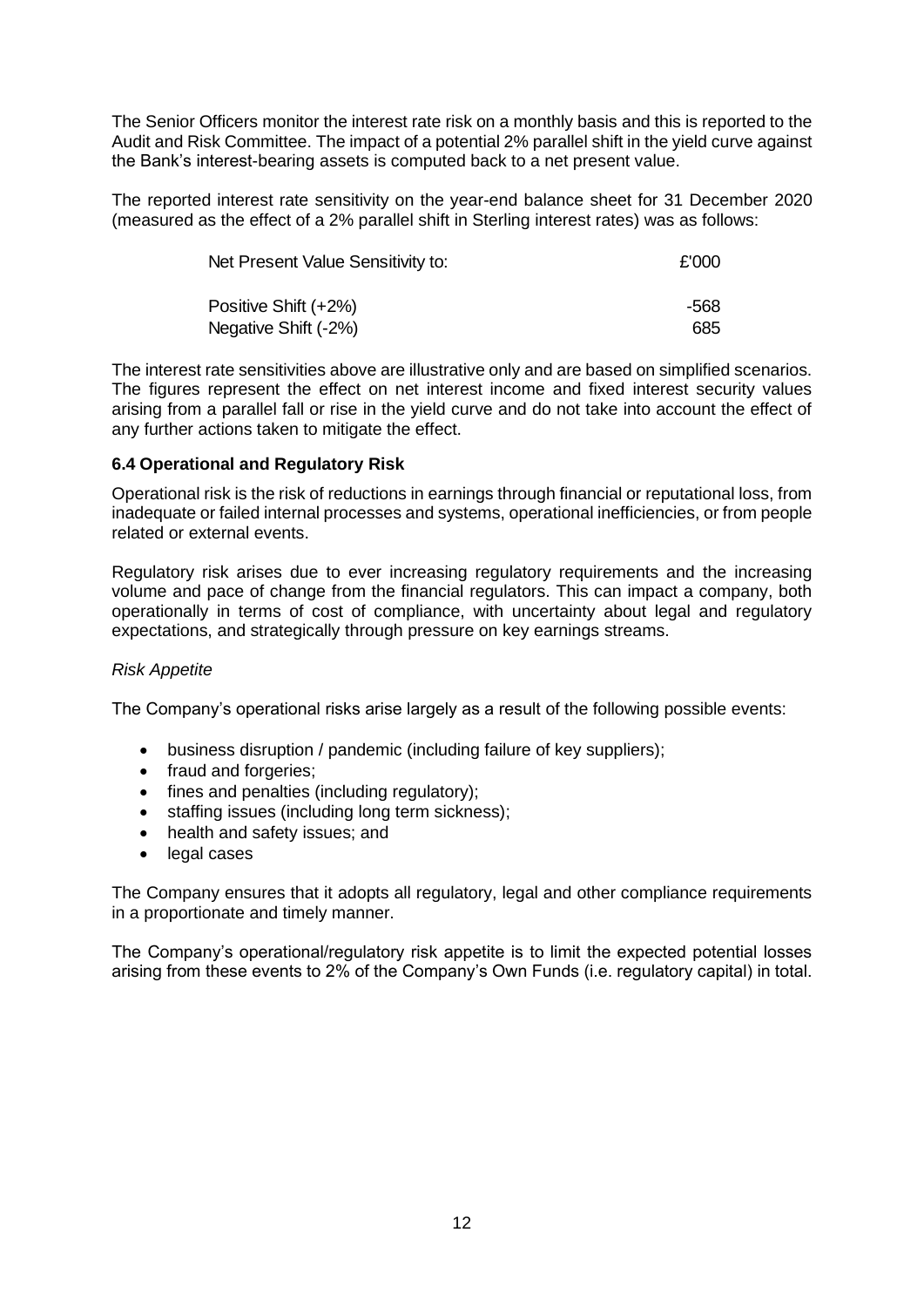# *Mitigation*

The Company undertakes the following:

- identification of the key operational risks within the business:
- evaluation of the effectiveness of the existing control framework covering each of the key risks to which the business is exposed;
- evaluation of both the financial risk and non-financial risk (e.g. reputational damage);
- estimation of exposure to probability and event likelihood for each material risk identified; and
- appropriate action to mitigate or minimise the risk.

The above are embedded into the Company's daily procedures.

# <span id="page-13-0"></span>**6.5 Credit Risk**

Credit risk is the risk of a reduction in earnings and/or capital, as a result of the failure of a party with whom a company has contracted to meet its obligations as they fall due (i.e. loan repayments, investments or bank deposits).

# *Risk Appetite*

Credit Risk (wholesale markets):

The Company will not engage in wholesale deposit lending other than with interbank counterparties with strong long term credit ratings (minimum Moody's rating of Baa3 for UK banks / building societies and A3 for overseas banks / building societies), or allow placements exceeding the Company's internal limits. The amount of deposits placed with any one bank is limited to 25% of the Company's regulatory capital.

In addition, the Company invests in UK government gilts and major company corporate bonds via its Investment Manager, Sarasin & Partners LLP, which operates within parameters and limits agreed by the Board. The corporate bonds are all sterling denominated and the bond portfolio is considered by the Investment Manager to be low risk and well diversified.

# *Mitigation*

After careful checks have been made, the counterparties with whom the Company places deposits are approved in advance by the Board and exposures are subject to Board approved limits as specified in the Treasury Policy Statement.

# Credit Risk (retail markets):

The Company lends to Christian churches and associated organisations only within the UK, Isle of Man and Channel Islands and the total balance on loan at any time is restricted to an internally imposed limit of 70% of the total depositors' balances or 150% of share capital plus reserves, whichever is the lower, less any non-instant access deposit accounts held by the Company with other financial institutions. Individual loan approvals cannot be greater than 10% of the Company's regulatory capital unless agreed by the Board. Term loans above £60,000 are secured by way of a declaration from the trustees as well as a legal charge (unless agreed otherwise by the Board) and loans up to £60,000 by way of a declaration from the trustees. For bridging loans for manse purchases a solicitor's undertaking is obtained to repay the proceeds of the house sale to the Company up to the amount of the loan outstanding.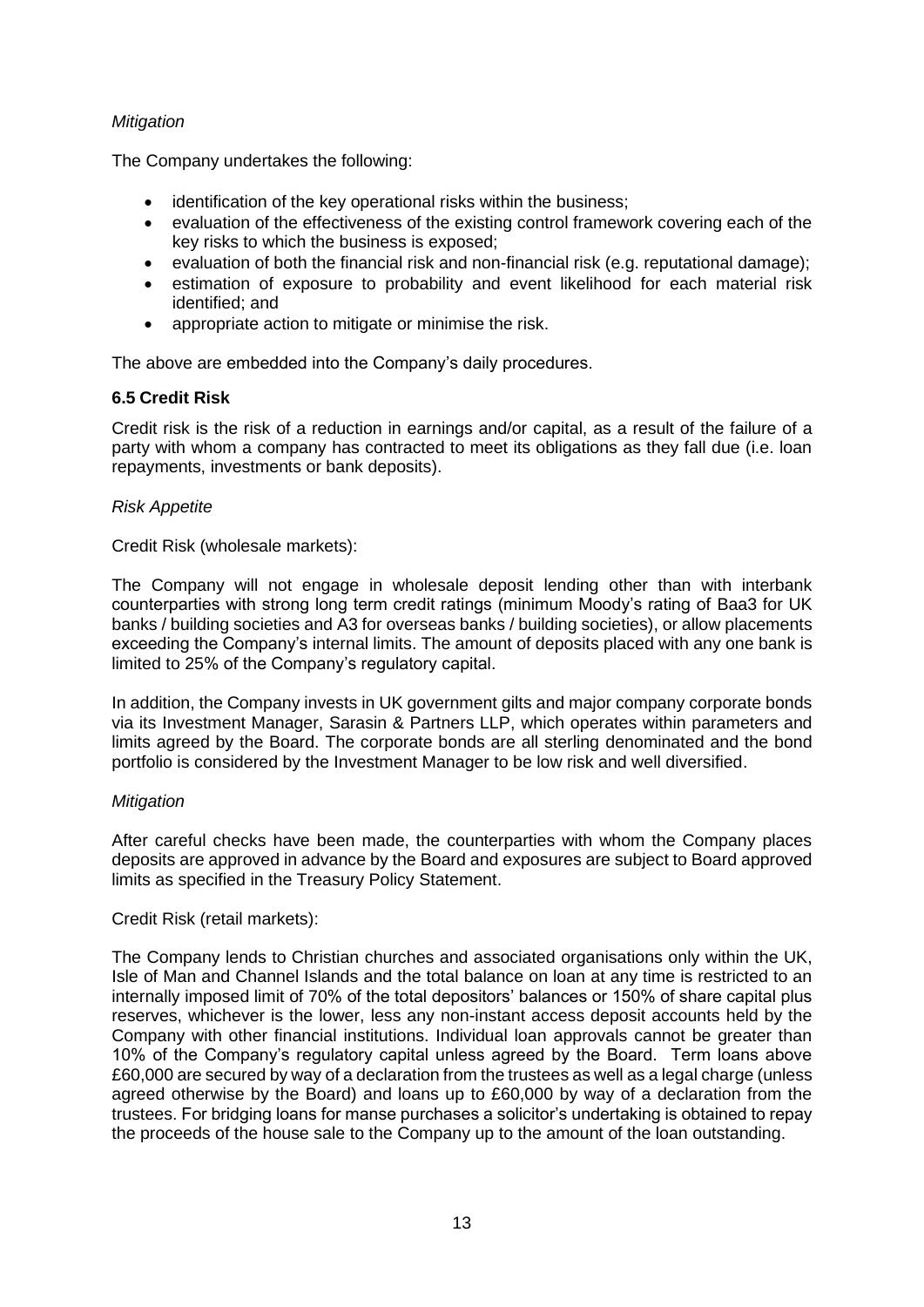Car loans to individuals (Methodist presbyters and deacons) are limited to a total balance advanced of £250,000 and a maximum loan of £12,000 per individual.

#### *Mitigation*

Financial risk assessments are undertaken on all term property loans (including review of accounts covering three years) and loans are approved in accordance with defined limits and due consideration given to the collateral. All property loans require Director approval in accordance with the Company's lending policy.

#### *Provisions*

The Company has a Provisioning Policy which is reviewed by the Board at least annually. The experience of the Company over the whole of its life is that it has never had a bad debt in relation to its property loans. Historically, no provisions in relation to property loans to trustees have been assessed as necessary. However, the Board has agreed in principle to include such provisions in the future if appropriate.

Following the introduction of unsecured car loans to Methodist ministers and deacons a provision for bad debts has been made. This is 2.5% of the outstanding capital balance on car loans at the year end. The actual amount of the provision will therefore vary each year.

The need to raise a specific provision when a borrower requests a rescheduling of repayments will be considered at the time by the Chief Executive.

At 31 December 2021, the total provisions were £258. This comprised a general provision in respect of car loans (2.5%). The total provision decreased by £77 in the year.

The property loans (excluding bridging loans) are repayable half-yearly on 30 June and 31 December. All payments due on 31 December 2021 have been received, including two in January 2022 and, following receipt of these funds, no property loans are currently in default of agreed payment terms.

# *Geographical Breakdown of exposures*

A geographic breakdown of credit risk exposures at 31 December 2021 is shown below:

|                                                          |        | <b>Rest of</b> | <b>Rest of</b> |              |
|----------------------------------------------------------|--------|----------------|----------------|--------------|
|                                                          | UK     | <b>Europe</b>  | <b>World</b>   | <b>Total</b> |
|                                                          | £'000  | £'000          | £'000          | £'000        |
| <b>Credit Institutions</b>                               | 15,122 |                |                | 15,122       |
| <b>UK Treasury Stocks</b>                                | 4,331  | $\blacksquare$ | -              | 4,331        |
| Collective investment undertakings                       | 4,203  | $\blacksquare$ | -              | 4,203        |
| Equity investments (net of regulatory capital deduction) | 8,117  | 867            | 108            | 9,092        |
| Loans and advances to customers (incl. 50% of undrawn)   | 9,263  | ٠              | ۰              | 9,263        |
| Fixed and other assets                                   | 103    | $\blacksquare$ |                | 103          |
| Total                                                    | 41,139 | 867            | 108            | 42,114       |
|                                                          |        |                |                |              |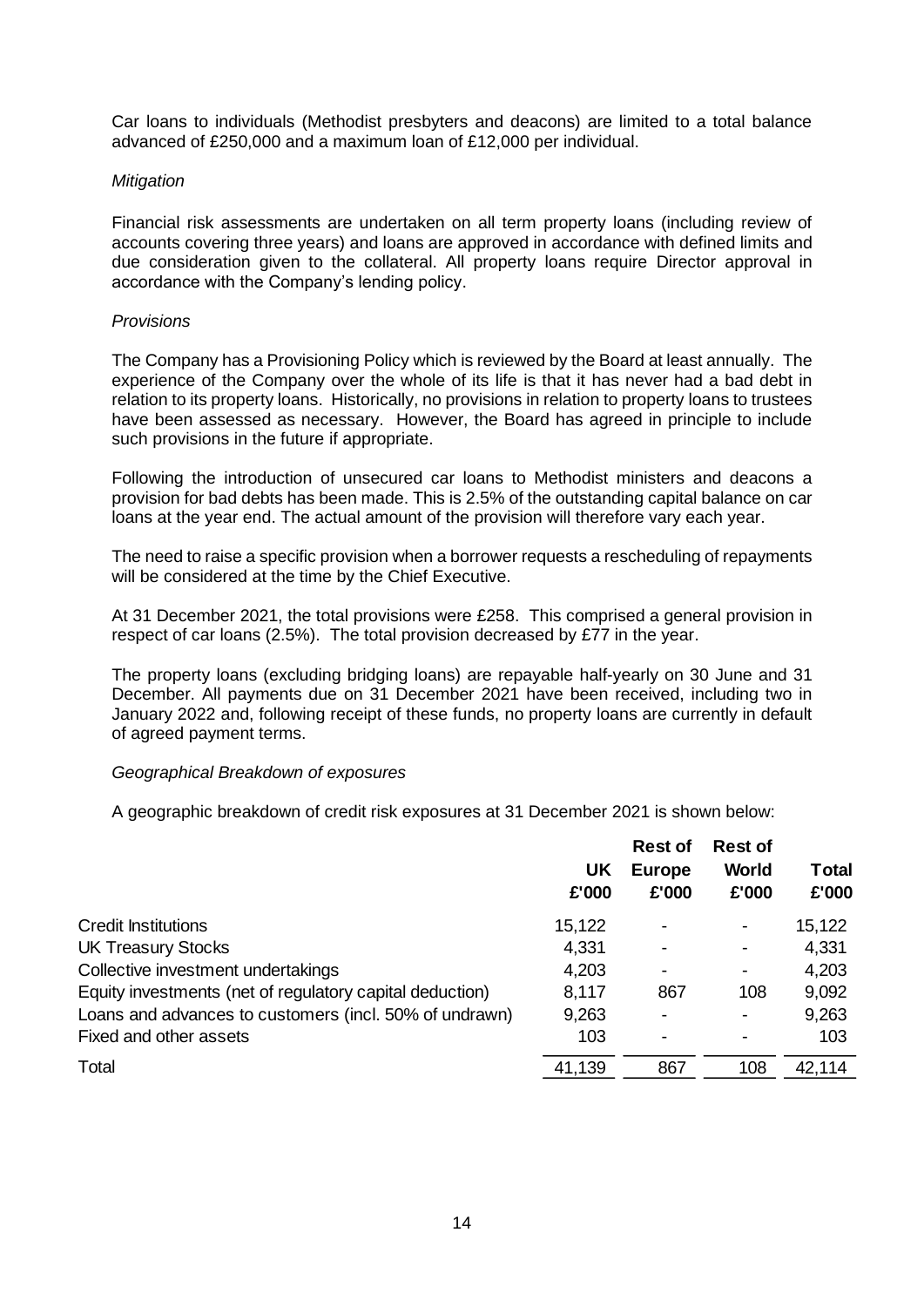#### *Geographical Breakdown of loans advanced*

A breakdown of loan balances (excluding undrawn loans) as at 31 December 2021 analysed by region is shown below:

|                                      | Property  |                        |              |
|--------------------------------------|-----------|------------------------|--------------|
|                                      |           | <b>Loans Car Loans</b> | <b>Total</b> |
|                                      | £         | £                      | £            |
| <b>England</b>                       |           |                        |              |
| <b>North East</b>                    | 138,461   |                        | 138,461      |
| <b>North West</b>                    | 466,185   |                        | 466,185      |
| <b>Yorkshire and The Humber</b>      | 925,932   |                        | 925,932      |
| East Midlands                        | 932,030   |                        | 932,030      |
| <b>West Midlands</b>                 | 402,622   |                        | 402,622      |
| East of England                      | 770,833   | 3,320                  | 774,153      |
| London                               | 2,401,046 |                        | 2,401,046    |
| South East                           | 612,911   | 7,000                  | 619,911      |
| South West                           | 341,000   |                        | 341,000      |
|                                      | 6,991,020 | 10,320                 | 7,001,340    |
| <b>Scotland</b>                      | 55,000    |                        | 55,000       |
| <b>Wales</b>                         | 141,258   |                        | 141,258      |
| <b>Northern Ireland</b>              |           |                        |              |
| <b>Channel Islands / Isle of Man</b> |           |                        |              |
|                                      | 7,187,278 | 10,320                 | 7,197,598    |

#### *Credit Quality*

The table below sets out the credit quality of indirect corporate bond investments held via collective investment undertakings (on a see-through basis) as at 31 December 2021.

The Company has adopted the standardised approach to credit risk and follows the standard mapping of credit quality steps to ratings provided by Standard & Poor's.

Whilst the Company uses credit risk mitigation techniques where suitable, these are not used in the calculation of the Pillar 1 capital requirements. Hence the exposure values and exposure values after credit risk mitigation are the same:

|               | <b>Collective Investment Undertakings</b> |                 |              |  |
|---------------|-------------------------------------------|-----------------|--------------|--|
|               | <b>Exposure</b>                           |                 |              |  |
|               |                                           |                 | after credit |  |
| <b>Credit</b> |                                           |                 | risk         |  |
| quality step  | <b>Risk Weight</b>                        | <b>Exposure</b> | mitigation   |  |
|               |                                           | £'000           | £'000        |  |
| 1             | 20%                                       | 593             | 593          |  |
| 2             | 50%                                       | 731             | 731          |  |
| 3             | 100%                                      | 2,530           | 2,530        |  |
| 4             | 100%                                      | 177             | 177          |  |
| 5             | 150%                                      |                 |              |  |
| 6             | 150%                                      | 172             | 172          |  |
|               |                                           | 4,203           | 4,203        |  |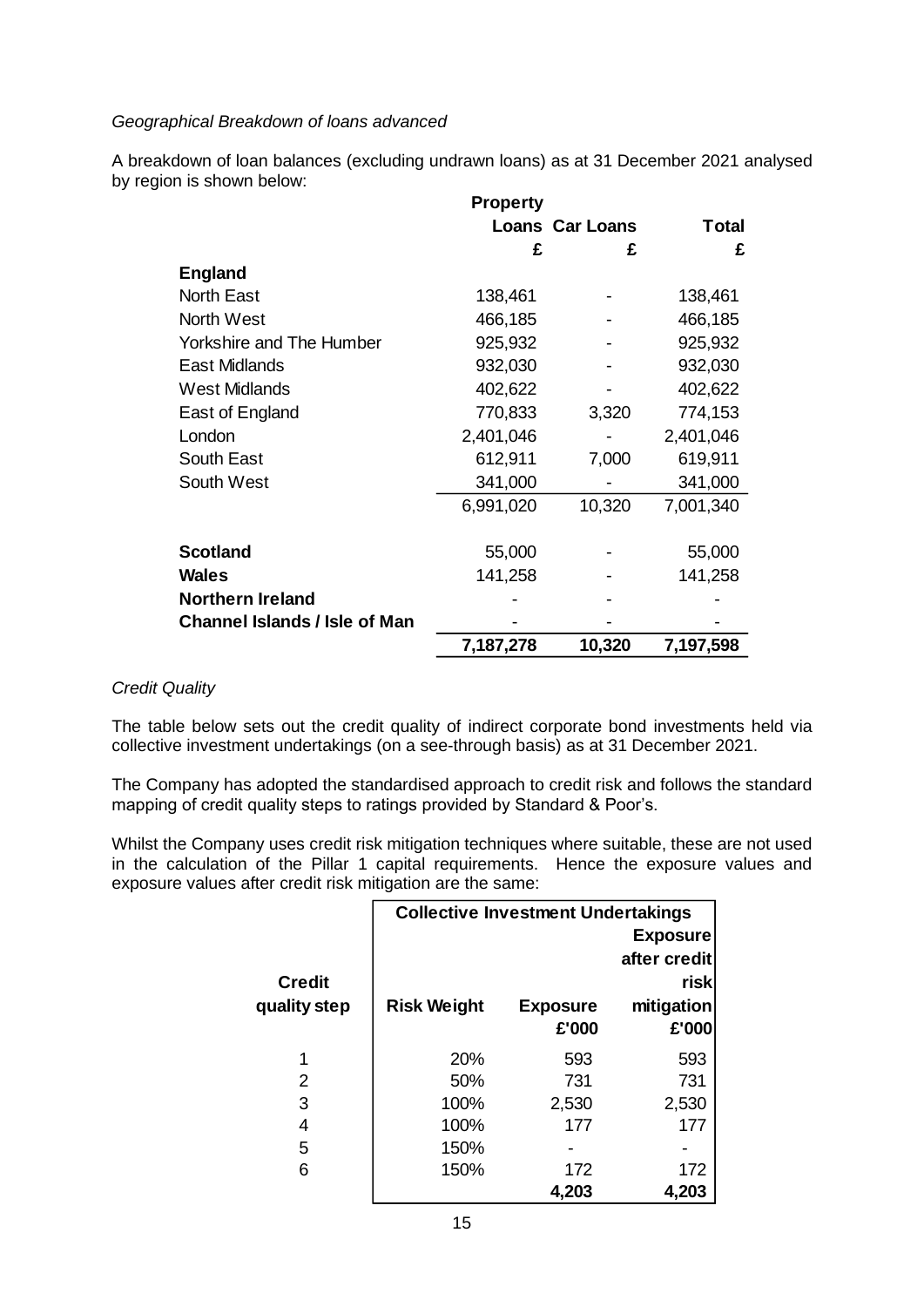All investments in treasury stocks, multilateral development banks and regional governments and local authorities are credit quality step 1.

As at 31 December 2021, all exposures to financial institutions have a residual maturity of 6 months or less and the exposure by credit quality step is as shown below:

|                               | <b>Deposits with UK Financial Institutions</b><br>with effective maturity of 6 months or less |               |                                                                    |  |
|-------------------------------|-----------------------------------------------------------------------------------------------|---------------|--------------------------------------------------------------------|--|
| <b>Credit</b><br>quality step | <b>Risk Weight</b>                                                                            |               | <b>Exposure</b><br>after credit<br><b>Exposure risk mitigation</b> |  |
|                               | <b>20%</b>                                                                                    | 14,428        | 14,428                                                             |  |
| 2                             | 50%                                                                                           | 694<br>15,122 | 694<br>15,122                                                      |  |

*(For the above short-term deposits with financial institutions, the Company used standard mapping of credit quality steps to ratings provided by Moody's. The above table includes £729,000 of funds held short-term by the Company's Investment Manager for investment).*

# <span id="page-16-0"></span>**6.6 Capital Risk**

Capital risk is defined as the risk that a company has insufficient capital to provide a resource large enough to absorb losses or that the capital structure is insufficient to meet regulatory requirements.

#### *Risk Appetite*

The Company's target is to maintain its capital resources at a level which is increasingly above the regulatory minimum plus an internally calculated buffer to cover potential stresses as identified in the Company's Internal Capital Adequacy Assessment Process (ICAAP) document.

#### *Mitigation*

The Company has developed an early warning system to enable the occurrence of the risks to its capital base to be quickly identified and corrective action taken where necessary.

The Company adopts a prudent and responsible approach to the management of capital and has prepared a detailed ICAAP document which is approved by the Board annually.

The Board accepts that there is inherent risk in running a banking business. It is the Company's policy to minimise the impact of unavoidable risks and further mitigate them wherever the costs of doing so are proportionate to the potential impact.

#### <span id="page-16-1"></span>**6.7 Climate Change Risk**

Climate change risk is defined as a risk resulting from climate change and affecting natural and human systems and regions. Climate change risk is likely to manifest itself in physical events such as extreme weather conditions; it may lead to systemic changes in public policy as society moves to a low-carbon economy, and it may affect the ability of the Company to deliver its services, or affect the value of the Company's assets and loan security.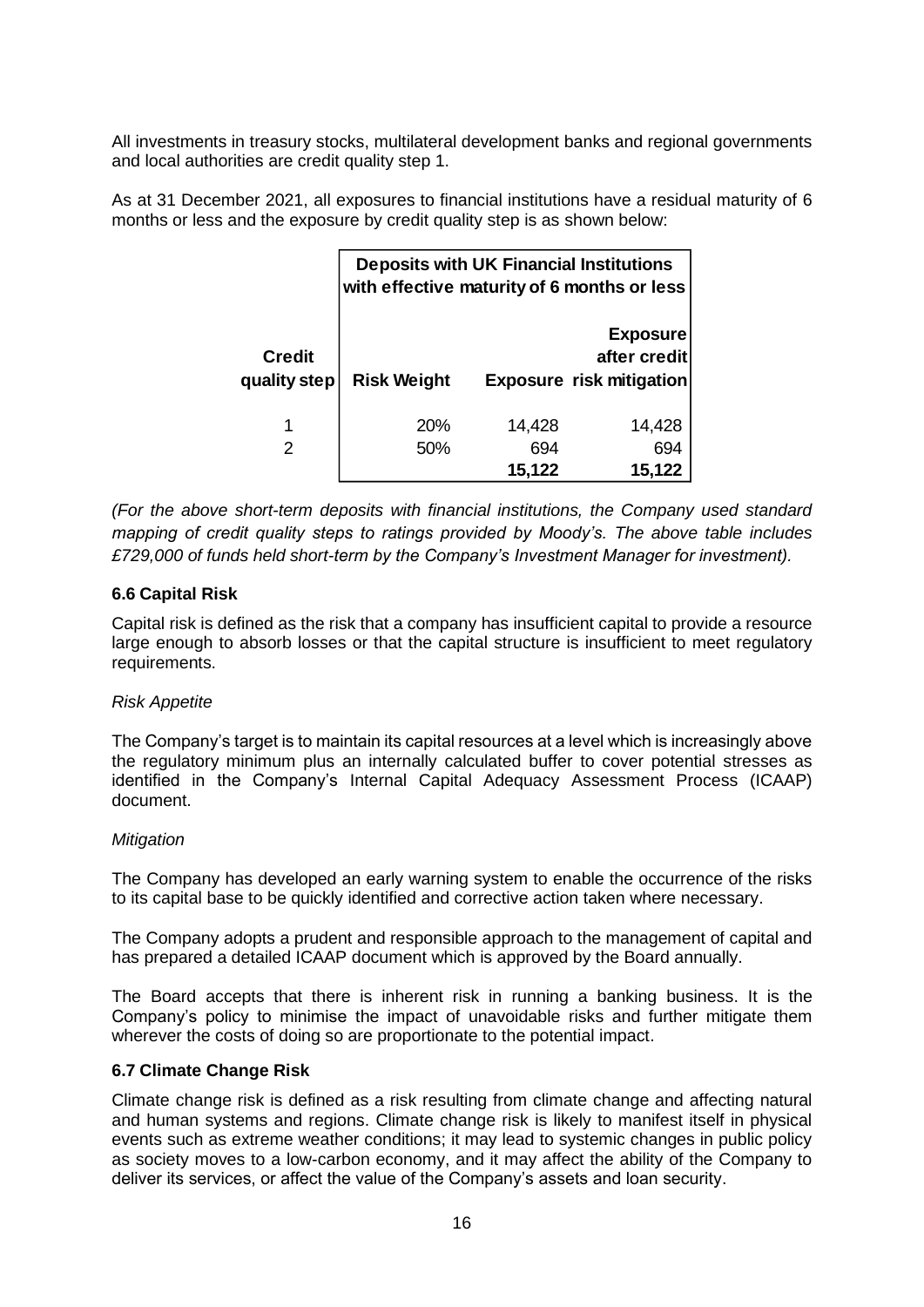There is increased focus on these risks by key stakeholders (e.g. customers) and the regulatory landscape is evolving to reflect these risks. As such, there is also the potential reputational risk associated with the Company investing in organisations which could be seen as responsible for, or contributing to, climate change.

#### *Risk Appetite*

The financial risks of climate change to the Company are primarily in relation to the market risks associated with its effect on the Company's investment portfolio and the credit risks of lending to Christian churches and associated organisations.

Therefore, the risk appetite is considered within other existing risk categories, i.e. market risk and credit risk.

#### *Mitigation*

The Company will continue to develop its consideration of sustainability and climate related issues and integrate these within the risk register and monthly management information schedules.

Stress testing/scenario analysis is carried out in respect of significant falls in the value of the Company's investments, reductions in investment income and the credit risks of lending to Christian churches and associated organisations, as part of the annual ICAAP. The results are used in calculating the internal capital buffers. It is recognised that climate change could be a driver for such stresses e.g. increased natural disasters.

The Board requires the Investment Manager to demonstrate a continued commitment to recognising and responding to climate change as part of their investment decision making process. This may include performing climate stress testing (based on both de-carbonisation and physical stresses) and deciding whether to divest or engage with companies based on the results. In addition, the Board requires the Investment Manager to align with the goals of the Paris Climate Accords (as updated by any revised global commitments that result from new scientific research), including pressing investee companies to align to these goals.

As the scientific evidence on climate change becomes ever clearer, the Company will further embed climate risk in its existing risk management framework.

# <span id="page-17-0"></span>**7. Remuneration**

The Company is subject to the Remuneration Code (the Code). The aim of the Code is to ensure that all firms within scope have risk-focused remuneration policies that are consistent with and promote effective risk management and do not expose them to excessive risk.

The Company is required to disclose certain qualitative and quantitative information. It is confident that its policies and procedures, covering salaries, bonuses and pension arrangements, comply with the requirements of the Code.

The Company seeks to ensure that its remuneration decisions are in line with its business strategy and long-term objectives, and consistent with the Company's ethos, current financial condition and future prospects. The Company does not operate any committed variable remuneration schemes for any staff and does not make any bonus payments.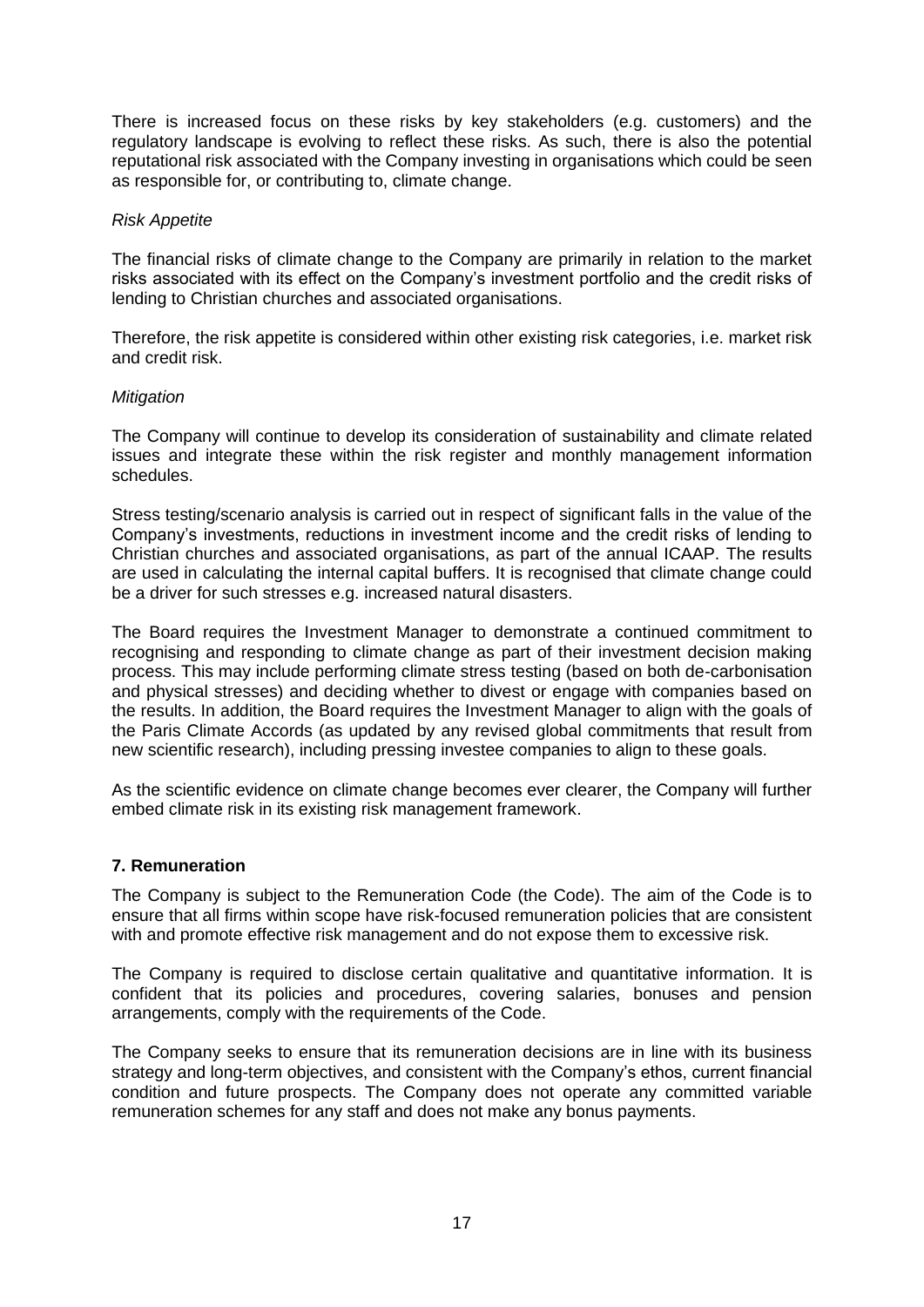The Board has identified that those Directors and staff whose professional activities have a material impact on the Company's risk profile are the:

- Non-Executive Directors (9 in total);
- Chief Executive; and
- Company Accountant

i.e. all Directors and staff excluding the 3 part-time Administrative Assistants.

Aggregate information on the remuneration of these (including Employer's National Insurance) is given below:

|                                | <b>Fixed</b> | <b>Variable</b> |
|--------------------------------|--------------|-----------------|
|                                | Remuneration | Remuneration    |
|                                |              |                 |
| Senior Officers (Note)         | 140,535      |                 |
| <b>Non-Executive Directors</b> | 38,573       |                 |
|                                | 179,108      |                 |

Note: Senior Officers' remuneration includes overtime and 9% of their salaries in lieu of a pension contribution

Remuneration for staff is considered by the Nomination Committee whose proposals are then reviewed and approved by the Board. Generally, these reflect inflation and market considerations. Remuneration is set at a level which is adequate to attract qualified and experienced staff.

The remuneration of all non-executive Directors is reviewed annually by the Board as a whole and approved by the shareholders at the AGM.

In the exceptional case of other payments to Directors, these are proposed and approved by the shareholders at the AGM before the payment is made.

The Company's small size and small number of employees means that it does not have a Remuneration Committee. However, the Nomination Committee makes recommendations to the Board in relation to the development of a recruitment and remuneration strategy and succession plans for the Board and its Committees and for its staff.

# <span id="page-18-0"></span>**8. Asset Encumbrance**

<span id="page-18-1"></span>The Company has no encumbered assets.

# **9. Conclusion**

This disclosure document is intended to provide background information on the Company's approach to risk management as related to maintaining and preserving the capital position of the Company.

In the event that a user of this document has comments or requires further information they are requested to contact the Company using the details shown in Section 10 or by e-mailing info@mcafundingforchurches.co.uk.